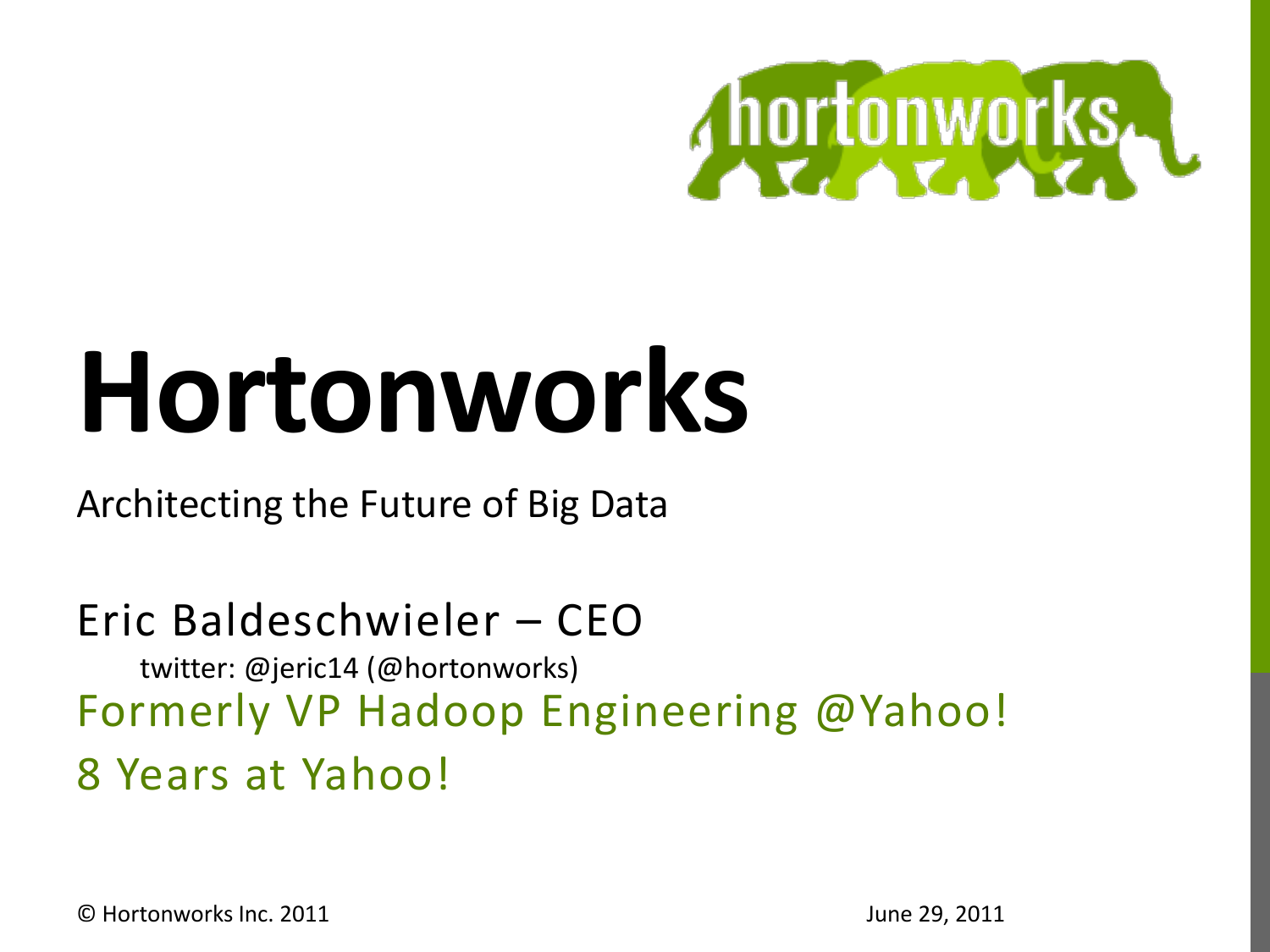## **About Hortonworks**

- **Mission:** Revolutionize and commoditize the storage and processing of big data via open source
- **Vision:** Half of the world's data will be stored in Apache Hadoop within five years
- **Strategy:** Grow the Apache Hadoop Ecosystem by making Apache Hadoop easier to consume, profit by providing training, support and certification
	- $\checkmark$  An independent company
	- $\checkmark$  Focused on making Apache Hadoop great
	- $\checkmark$  Hold nothing back, Apache Hadoop will be complete

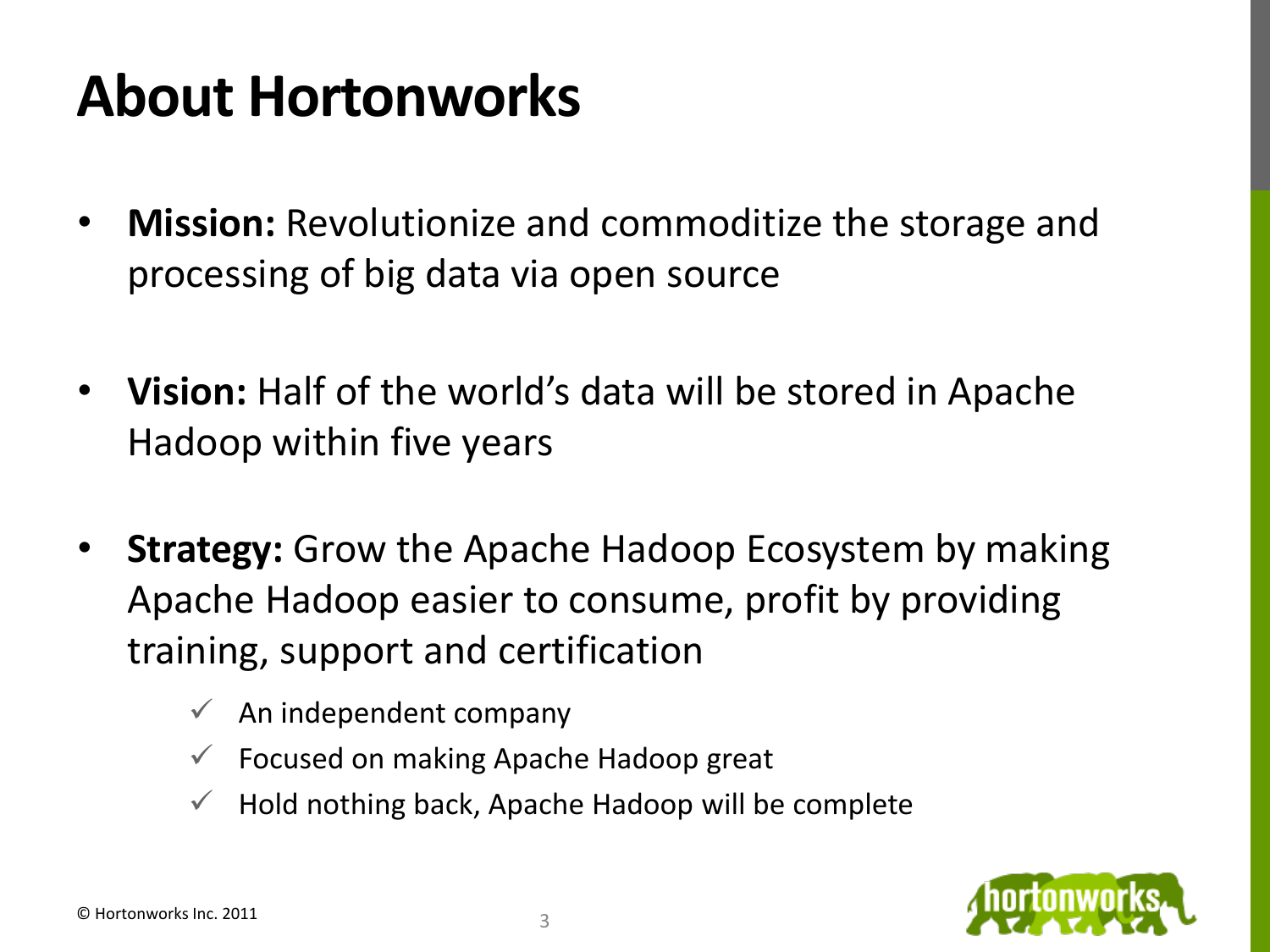### **Credentials**

- **Technical:** key architects and committers from Yahoo! Hadoop engineering team
	- − Highest concentration of Apache Hadoop committers
	- − Contributed >70% of the code in Hadoop, Pig and ZooKeeper
	- − Delivered every major/stable Apache Hadoop release since 0.1
	- − History of driving innovation across entire Apache Hadoop stack
	- − Experience managing world's largest deployment
- **Business operations:** team of highly successful open source veterans
	- − Led by Rob Bearden, former COO of SpringSource & JBoss
- **Investors:** backed by Benchmark Capital and Yahoo!
	- − Benchmark was key investor in Red Hat, MySQL, SpringSource, Twitter & eBay

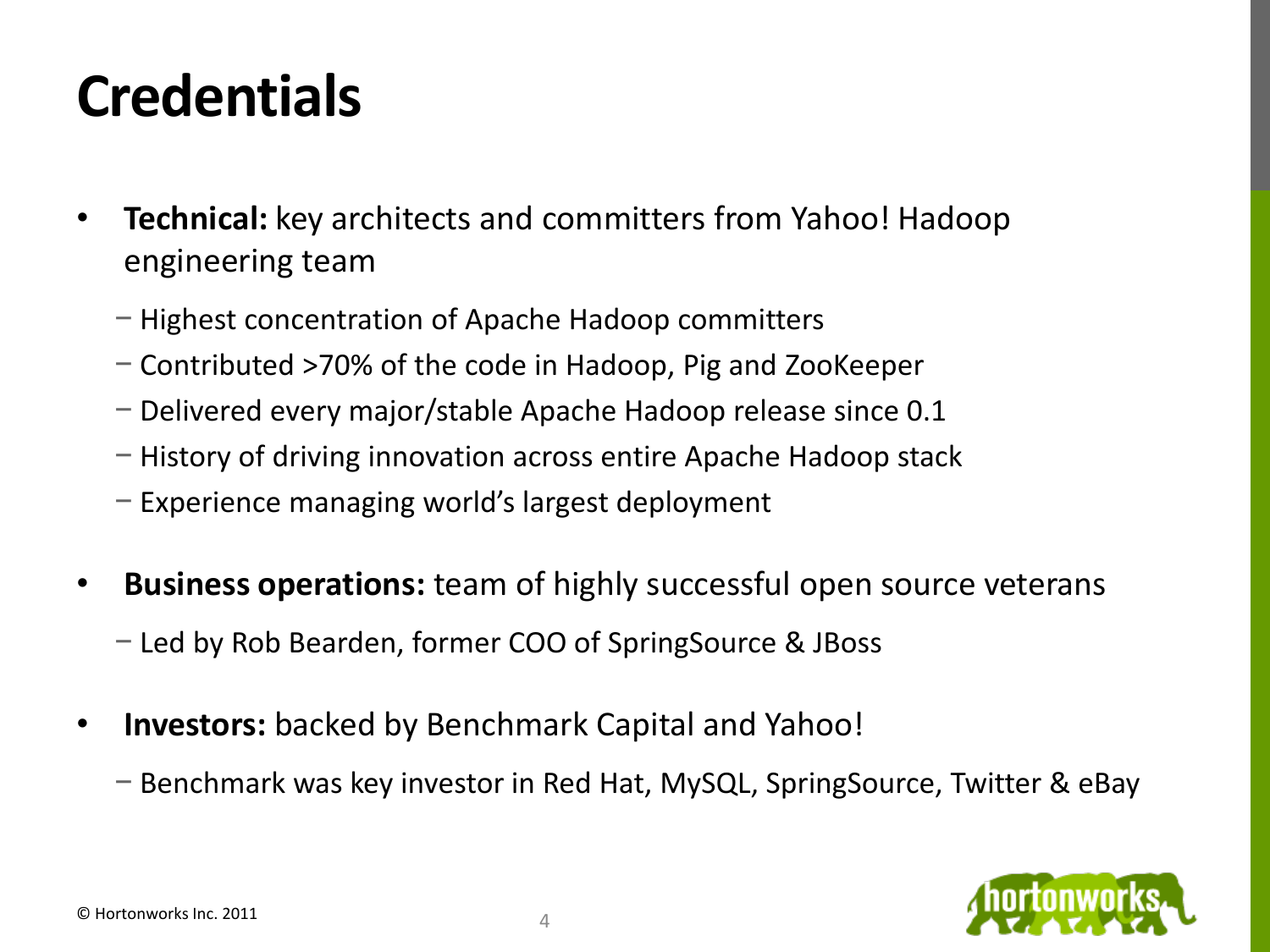## **Hortonworks and Yahoo!**

### • Yahoo! is a **development partner**

−Leverage large Yahoo! development, testing & operations team

- $\checkmark$  More than 1,000 active & sophisticated users of Apache Hadoop
- $\checkmark$  Access to the Yahoo! grid for testing large workloads
- $\checkmark$  Only organization that has delivered a stable release of Apache Hadoop
- −Yahoo will continue to contribute Apache Hadoop code too!

### • Yahoo! is a **customer**

- −Hortonworks provides level 3 support and training to Yahoo!
- −Yahoo deploys Apache Hadoop releases across its 42,000 grid

### • Yahoo! is an **investor**

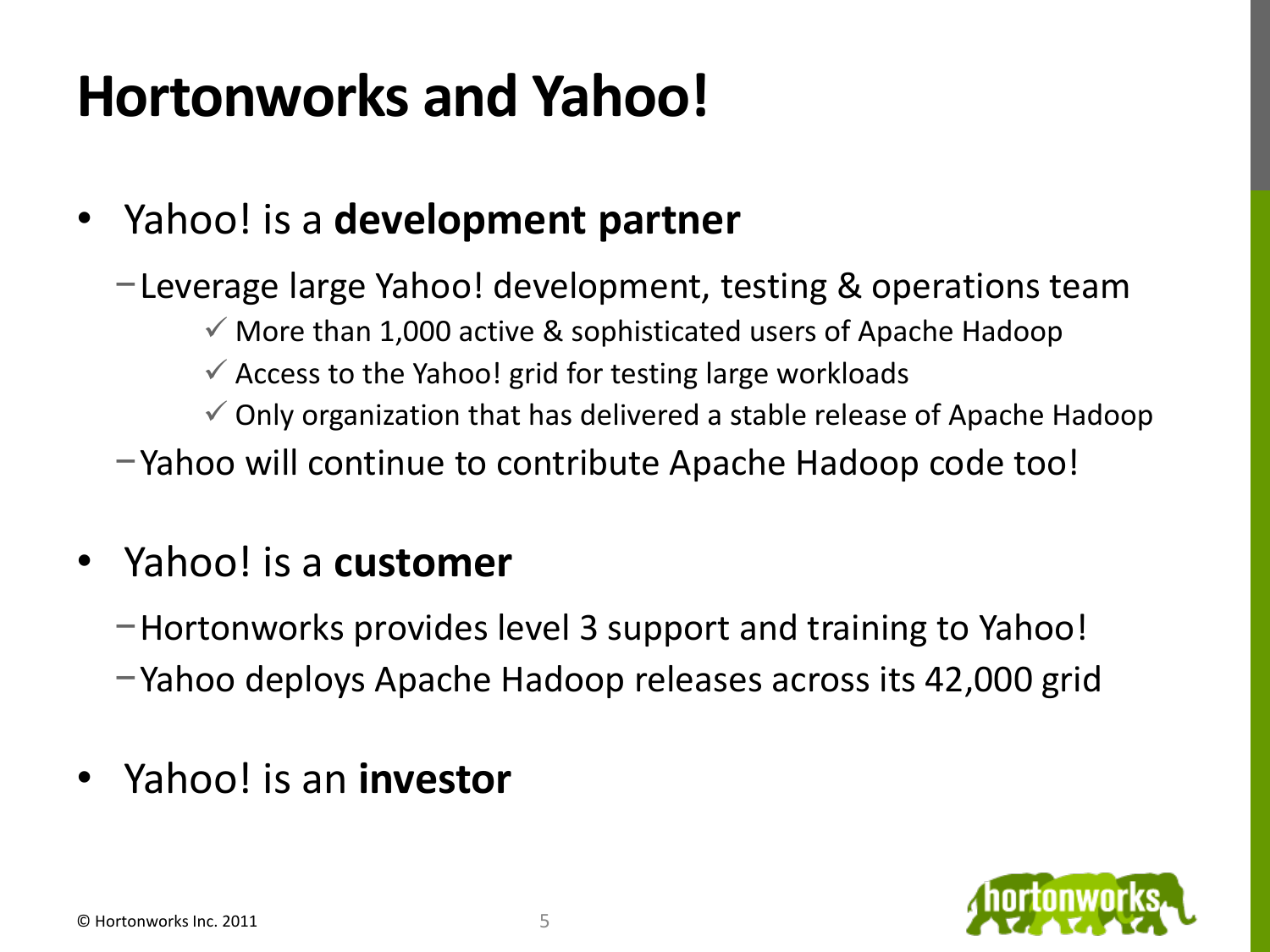### **Current State of Adoption**



- Early adopters
- Technology is hard to install, manage & use
- Technology lacks enterprise robustness
- Requires significant investment in technical staff or consulting
- Hard to find & hire experienced developer & operations talent

Enterprise Adoption **Hadoop from Reaching Full adoption**<br>Adoption **Technology & Knowledge Gaps Prevent Apache Potential**

> Customers are asking their vendors for help with Hadoop!

"We're seeing Hadoop in all of our fortune 2000 data accounts"



## Vendor Ecosystem

- Early in vendor adoption lifecycle
- Hadoop is hard to integrate and extend
- Hard to find & hire experienced developer & operations talent

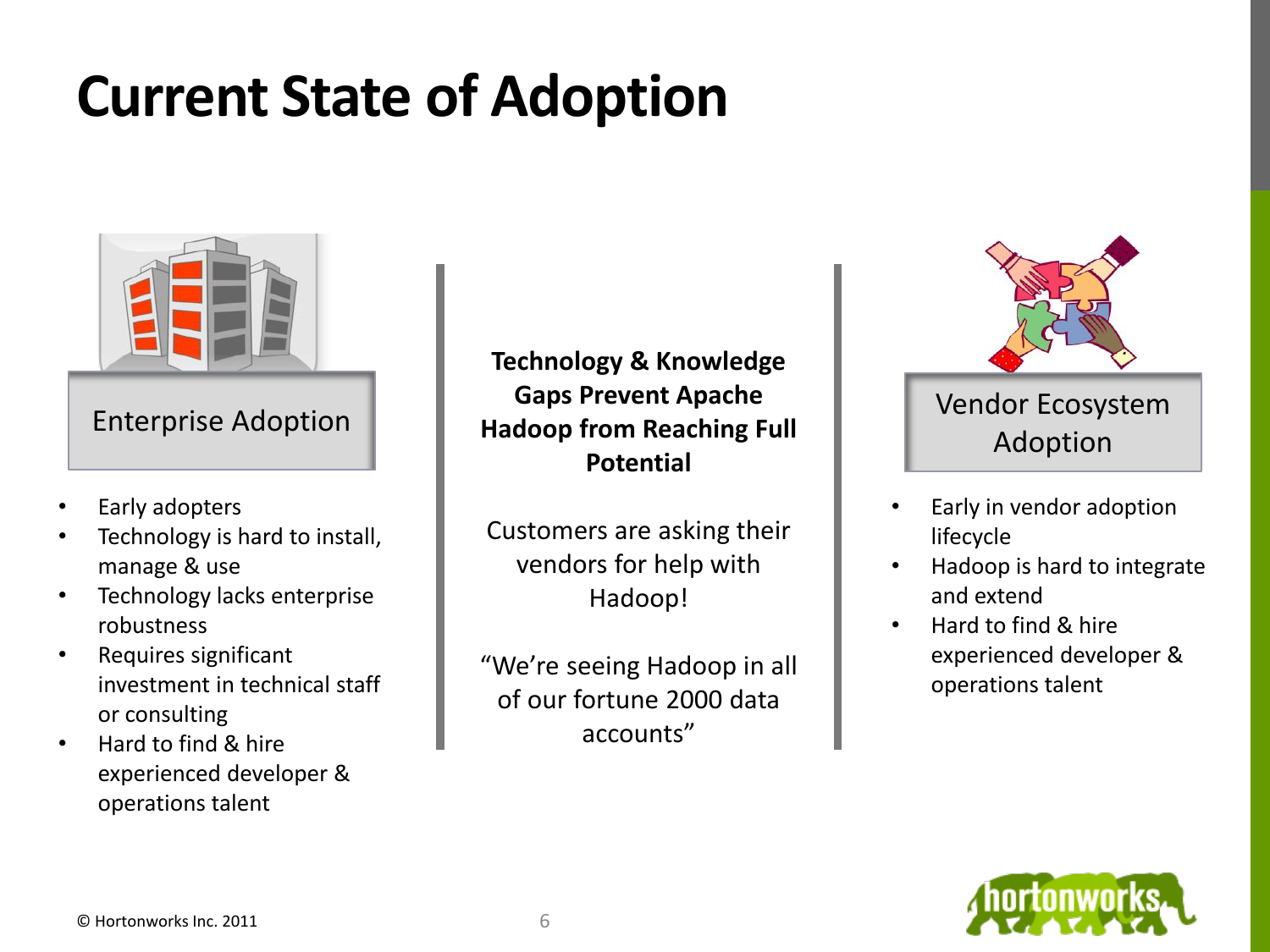## **Hortonworks Role & Opportunity**



#### **Fundamental shift in enterprise data architecture strategy**

- Apache Hadoop becomes standard for managing new types & scale of data
- New applications & solutions will be created to leverage data in Apache Hadoop
- Creates massive big data technology and services opportunity for ecosystem

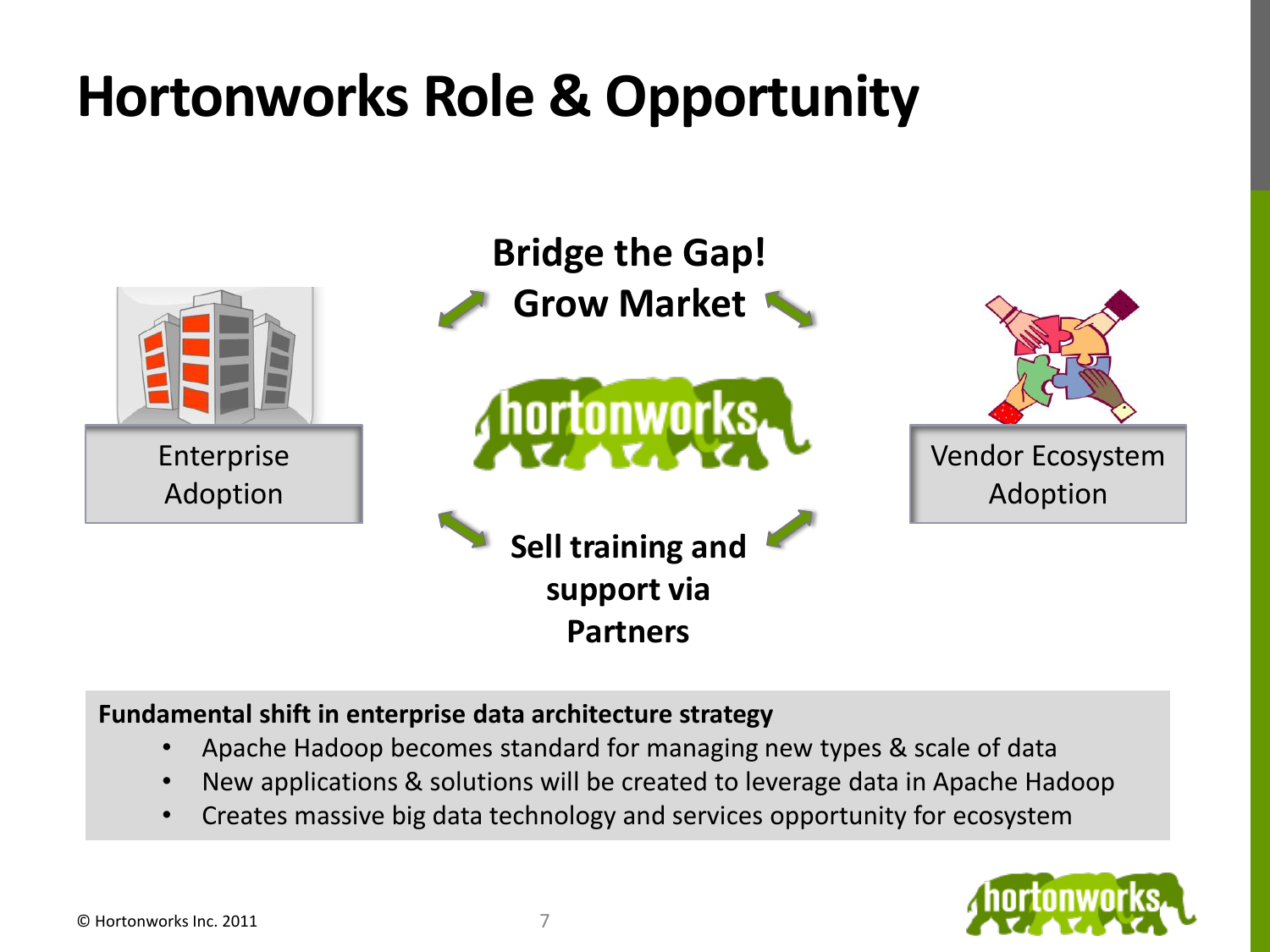## **Hortonworks Objectives**

- **Make Apache Hadoop projects easier to install, manage & use**
	- − Regular sustaining releases
	- − Compiled code for each project (e.g. RPMs)
	- − Testing at scale

#### • **Make Apache Hadoop more robust**

- − Performance gains
- − High availability
- − Administration & monitoring
- **Make Apache Hadoop easier to integrate & extend**
	- − Open APIs for extension & experimentation



### **All done within Apache Hadoop community**

- Develop collaboratively with community
- Complete transparency
- All code contributed back to Apache



#### **Anyone should be able to easily deploy the Hadoop projects directly from Apache**

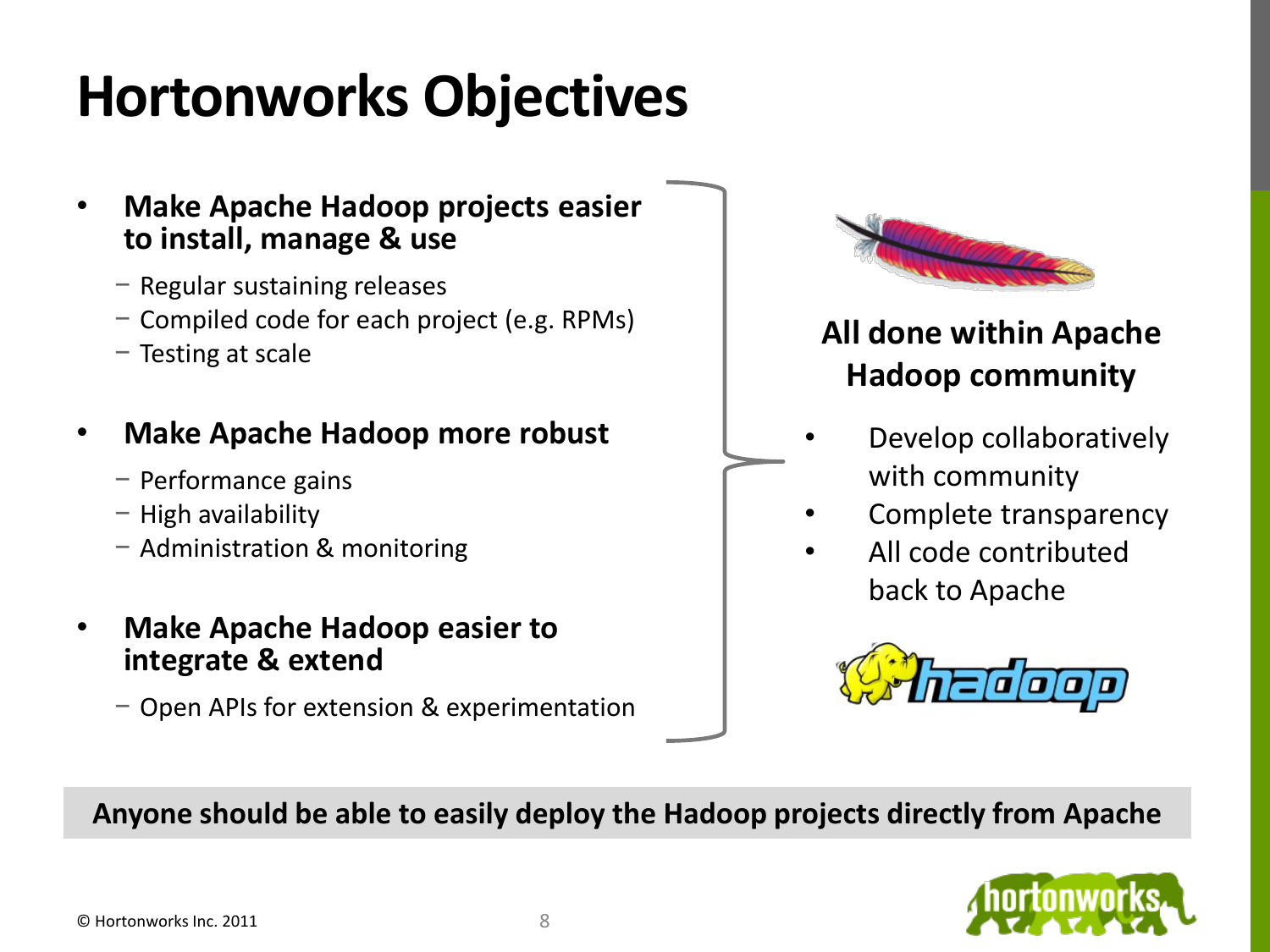## **Technology Roadmap**

| Phase 1 – Making Apache Hadoop Accessible<br>Release the most stable version of Hadoop ever<br>Release directly usable code via Apache (RPMs, .debs)<br>Frequent sustaining releases off of the stable branches                               | 2011                                  |
|-----------------------------------------------------------------------------------------------------------------------------------------------------------------------------------------------------------------------------------------------|---------------------------------------|
| <b>Phase 2 – Next Generation Apache Hadoop</b><br>Address key product gaps (Hbase support, HA, Management)<br>Enable community & partner innovation via modular architecture &<br>open APIs<br>Work with community to define integrated stack | 2012<br>(Alphas starting<br>Oct 2011) |

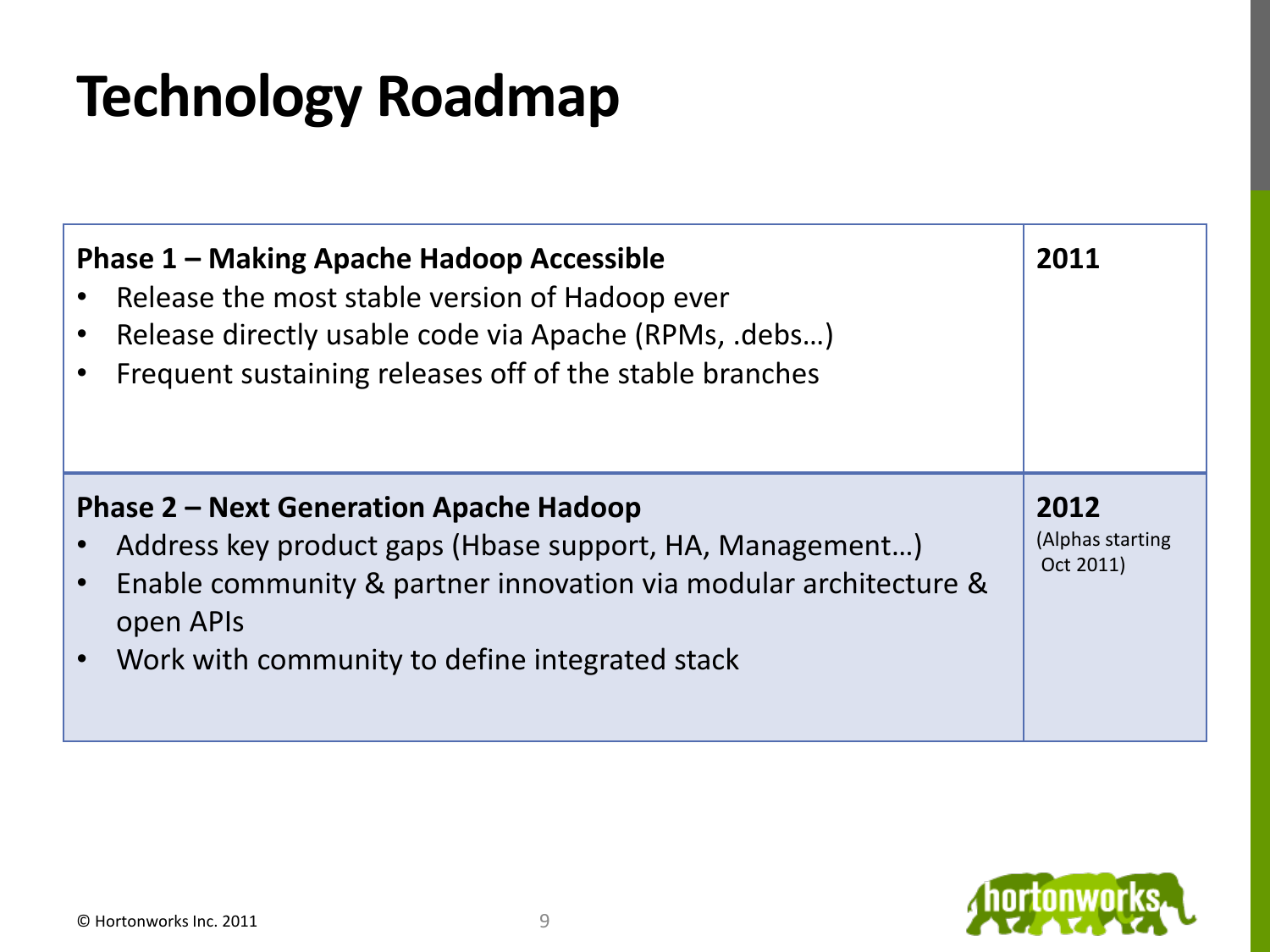## **Phase 2 - Next Generation Apache Hadoop**

#### • **Core**

- − HDFS Federation
- − Next Gen MapReduce
- − New Write Pipeline (HBase support)
- − HA (no SPOF) and Wire compatibility

### • **Data - HCatalog 0.3**

- − Pig, Hive, MapReduce and Streaming as clients
- − HDFS and HBase as storage systems
- − Performance and storage improvements

### • **Management & Ease of use**

- − All components fully tested and deployable as a stack
- − Stack installation and centralized config management
- − REST and GUI for user tasks

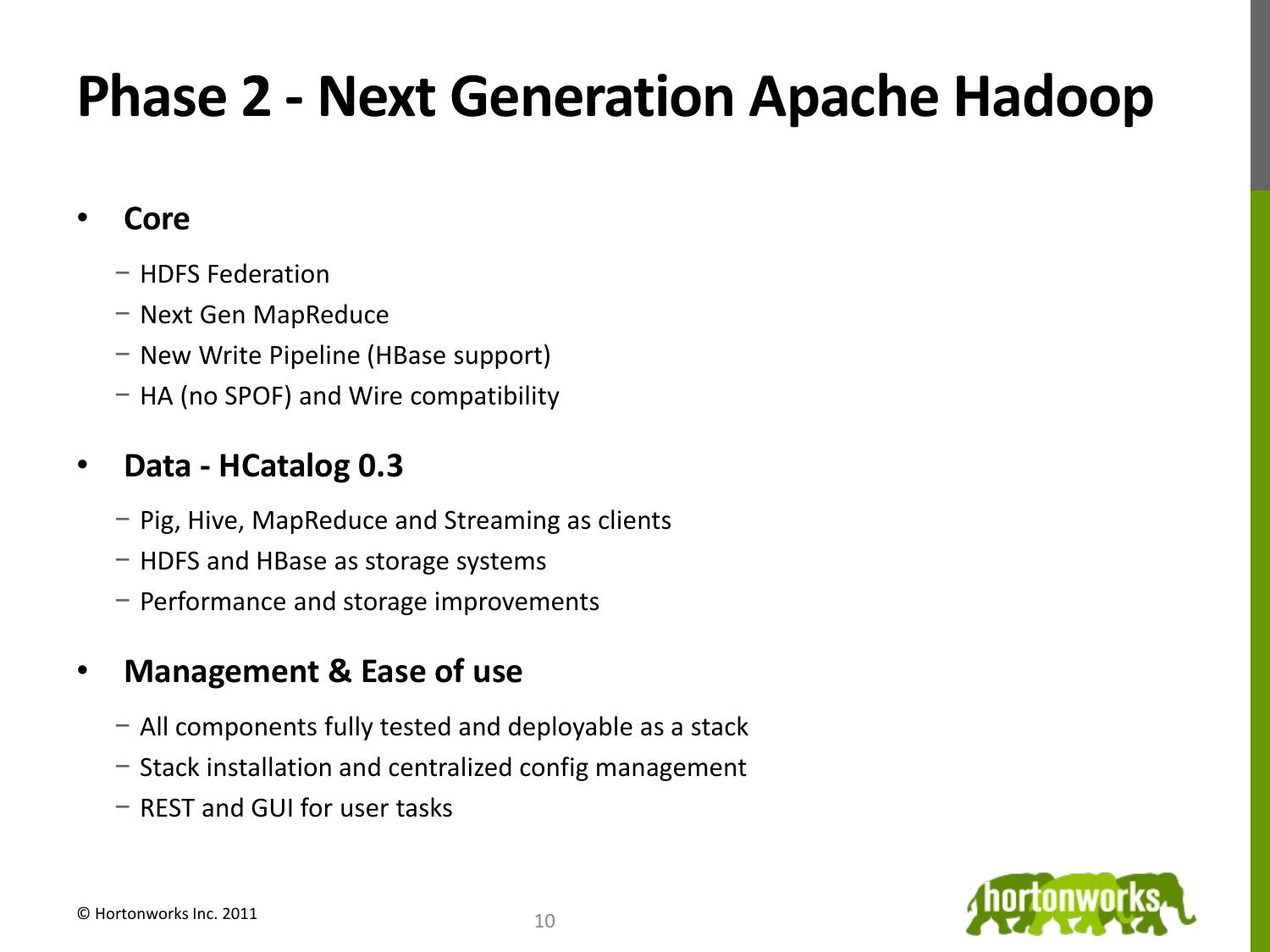## **Hortonworks @ Hadoop Summit**

- 11am: "**Crossing the Chasm: Hadoop for the Enterprise**"
	- − Tech talk by Sanjay Radia
- 1:45pm**:** "**Next Generation Apache Hadoop MapReduce**" − Community track by Arun Murthy
- 2:15pm: "**Introducing HCatalog (Hadoop Table Manager)**" − Community track by Alan Gates
- 4:00pm: "**Large Scale Math with Hadoop MapReduce**" − Applications and Research Track by Tsz-Wo Sze
- 4:30pm: "**HDFS Federation and Other Features**"
	- − Community track by Suresh Srinivas